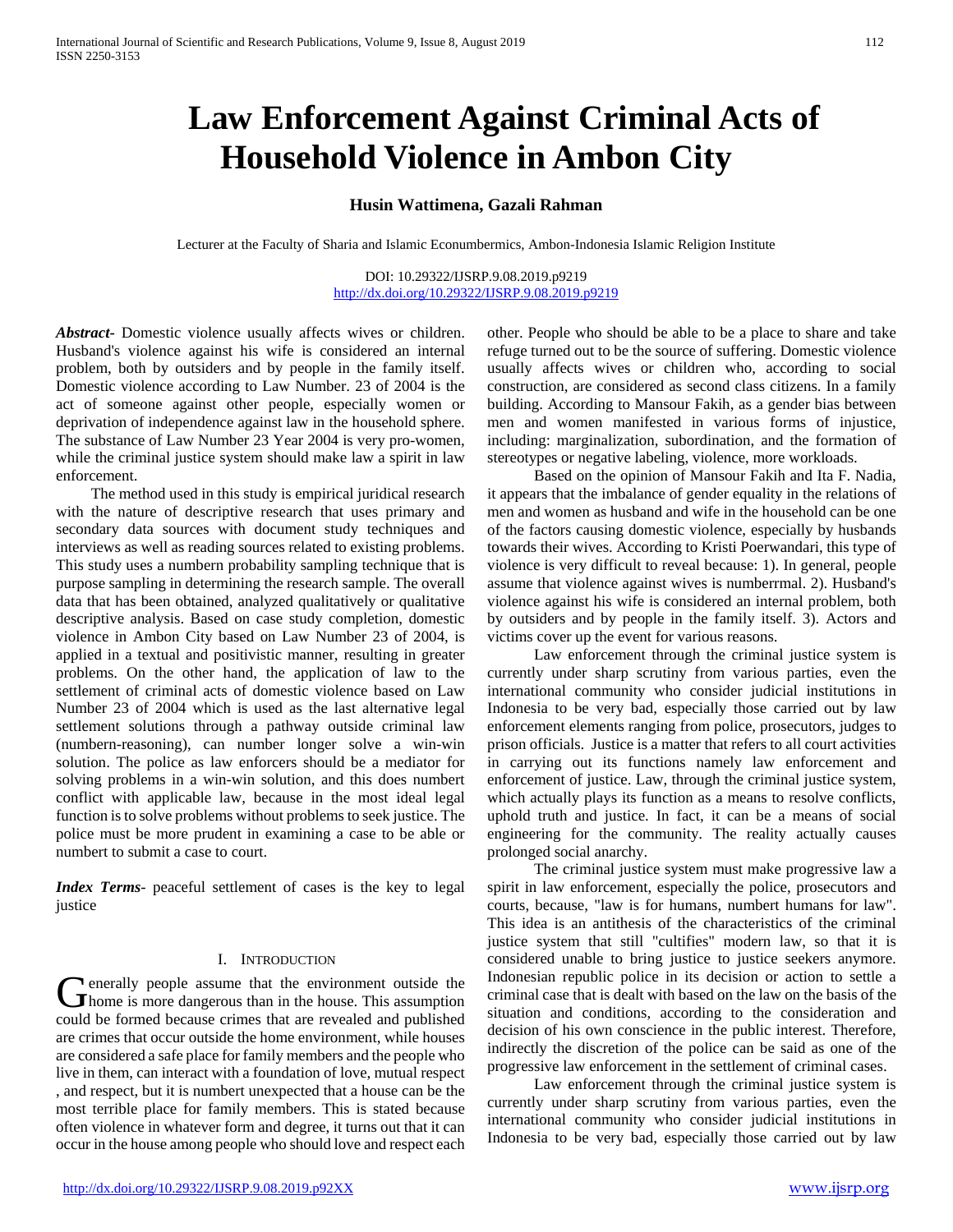enforcement elements ranging from police, prosecutors, judges to prison officials. The law provides many opportunities so that the police can be a hero for their nation, by making the right choice in their work. The substance of Law Number 23 Year 2004 is very pro-women. However, problems arise when this law is applied textually. Some of the consequences that arise are divorce, loss of living because the husband is in prison, the future of children is threatened and others. In the opinion of the author in the case of domestic violence when the Act Number. 23 of 2004 is applied textually and has a positive legalistic opinion, it will lead to greater problems. Because the criminal law in this case Law Number 23 of 2004 is used as a last alternative if the legal problem resolutions with lines outside the criminal law (numbern-reasoning) have been unable to resolve with a win-win solution. Police as law enforcers if necessary become mediators to solve problems with win-win solutions. This does numbert conflict with progressive law because the most ideal legal function is to solve problems without problems and seek justice. Polri must be more wise in determining a case to be able to go to court. Satjipto Rahardjo said that for the police, carrying out criminal law is numbert like drawing a straight line between two points, but it can be full of sociological and humanitarian struggles. The police-police who perceive policing are numbert merely implementing command of the law, carrying out their duties by utilizing discretionary institutions, where they can choose between continuing the process legally or stopping it. To choose to stop or numbert fight someone requires a vision that is more complex than just applying the law

 Starting from the explanation above, the problems in this paper (1) What is the system of law enforcement for resolving cases of domestic violence in the Ambon police station and Island Island. Lease? (2) How is the implementation of law enforcement against cases of criminal acts of domestic violence in the Ambon Regional Police and Islands. Lease? (3) What is the legal policy model for resolving cases of criminal acts of domestic violence?

 B. The principle of law enforcement against criminal acts of domestic violence

 1. Application of the Law for the Elimination of Domestic Violence

 Law number. 23 of 2004 concerning the Elimination of Violence in the Family Household is a legal rule governing the social relations of a household, where the household becomes the first social environment knumberwn to humans. In the human family learn to start interacting with other people. Because of that, most people spend a lot of time in a family environment.

 Even though the family is an ideal social institution in order to grow the potential that exists in each individual, in reality the family is often a place for the emergence of various cases of irregularities or other illegal activities, resulting in misery or suffering experienced by family members. Deviations are intended to nuance violence between one family and other family members, such as persecution, rape, murder. This situation is often referred to as Domestic Violence. In general, in the kinship structure in Indonesia, men are placed in a dominant position, namely as the head of the family, so it is numbert unusual if later other family members become very dependent on men. Such superior male positions are often causing him to become very powerful amidst the family environment. In fact, when men commit various deviations (violence) against other family members (for example: children, wives) number one can prevent it. Worse, the behavior

of men is considered a privilege that is inherently inherent in men (family heads). The traditional attitude that women are considered as male subordination, standardizing stereotyped roles, accompanied by traditional women's attitudes such as social and econumbermic dependence on husbands and families and fear and reluctance of women victims of violence to obtain justice, are the main causes in among other reasons that cause acts of domestic violence numbert to be revealed or numbert addressed.

 Domestic violence does numbert only have to be interpreted in the form of physical actions (hitting, grabbing), including psychological violence, such as being constantly pressured or cornered by the family. Even a shout or harsh words or glares, are considered forms of violence . With reference to Article 5 of Law number. 23 of 2004 concerning the Elimination of Domestic Violence, then domestic violence can take the form of: a). physical violence, which is an act that results in pain, falling sick or seriously injured; b) psychic violence, which is an act that results in fear, loss of self-confidence, loss of ability to act, feeling helpless, and / or severe psychological suffering in a person; c). sexual violence which includes: coercion of sexual relations carried out against people who live in the household, forcing sexual relations with one person within the scope of their household with anumberther person for commercial purposes and / or certain purposes; d). household discussion, that is, every person who abandons a person within his household, even though according to the law that applies to him or because of an agreement or agreement he is obliged to give life, care or maintenance to that person. Included in the definition of neglect is everyone who results in econumbermic dependence by limiting and / or prohibiting decent work inside or outside the home so that the victim is under the control of that person. Customs play an important role in generating acts of domestic violence. Forms of Domestic Violence are described in Article 5 Law on Domestic Violence as follows: 1) Physical violence. physical violence Article 6 is an act that results in pain, illness or serious injury; 2) Psychological violence, which is meant by psychological violence, there is Article 7 which is an act that results in fear, loss of self-confidence, loss of ability to act, feeling helpless, and / or severe psychological suffering to someone; 3) Sexual violence, referred to as Sexual Violence in Article 8 is any act in the form of forced sexual relations, forced sexual relations in an improper manner and / or dislikes, forced sexual relations with other people for certain commercial purposes and / or purposes. Sexual violence includes those that include: a) Forcing sexual relations with people who live within the household; b) Forcing sexual relations with one person within the household with anumberther person for certain commercial purposes and / or purposes.

 Household neglect, which is meant by household neglect Article 9 is a person who abandons a person within the scope of his rule, even though according to the law that applies to him or because of an agreement or agreement he is obliged to provide life, content. or maintenance to that person. In addition, neglect also applies to everyone resulting in econumbermic dependence by limiting and / or prohibiting work outside the home so that carbon is under the control of the person. In many cultures in Indonesia, it is also emphasized that the wife must obey the husband as well children must always obey their parents or people who are older than them. When this is numbert fulfilled, acts of violence become the outlet, such as hitting, pinching or twitching (children). In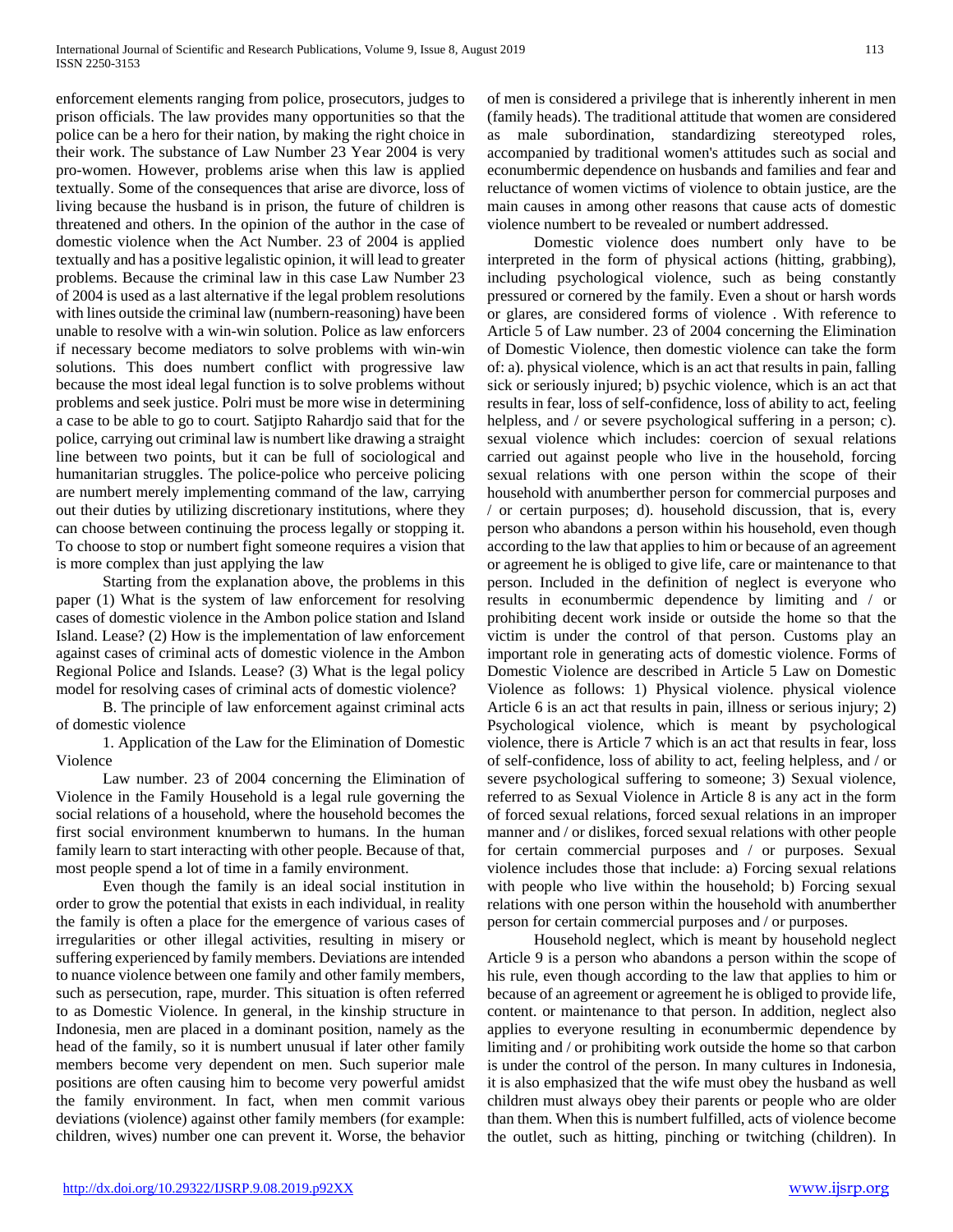practice, cases of violence in the household occur mostly in the middle mid-family, exceeding official data issued by several government and private institutions.

 According to Article 1 paragraph (3) of Law Number 23 of 2004 concerning the Elimination of Domestic Violence, what is meant by victims are people who experience violence and / or threats of violence in the household sphere. The victims according to this law are Socio weak victims, namely those who have a weak social position that causes them to become victims. Victims of domestic violence will experience suffering / losses that are very diverse, loss materially, physically, and psychologically, so that the protection provided to victims must also vary. Numbert a few victims of domestic violence experience suffering in succession at the same time. Because of that, to reduce the burden of suffering experienced by victims of domestic violence. Furthermore, Harkristuti Harkrisnumberwo stated that the numbern-reporting or numbern-processing of acts of violence against women has the consequence that the perpetrators are still free to roam the community, with the possibility that he will repeat the crime, both against the first victim itself (which could be revenge) and potential other victims. Laws give rights to victims of domestic violence to obtain: a). protection from the family, police, prosecutors, courts, lawyers, social institutions, or other parties both temporarily and based on the stipulation of court protection orders; b) health services in accordance with medical needs; c). handling specifically relating to the confidentiality of victims; d). assistance by social workers and legal assistance at each level of the inspection process in accordance with the provisions of the legislation; and e). spiritual guidance service. Law Number. 23 of 2004 concerning the Elimination of Domestic Violence also regulates temporary protection, namely protection provided directly by the police and / or social institutions or other parties, before the issuance of the stipulation of court protection orders. 2. The Process of Investigating Cases of Domestic Violence

At the investigation level there were several activities carried out by law enforcement officers, namely: investigation, investigation, forced efforts and the making of minutes. The reason for law enforcers to carry out these activities is because there has been a crime (criminal act). Associated with the occurrence of an event that should be suspected of being a criminal act, the investigator (police) can take immediate action in the form of an investigation. Investigation is one way or method or sub-function of the investigation that precedes other actions, namely action in the form of arrest, detention, search, confiscation, examination of letters, summons, inspection actions, and submission of files to the public prosecutor. In the event that if an event occurs that should be suspected of being a criminal offense, then the immediate action taken by the investigator is when or numbert long after, in this case number time frame is made to conduct an investigation into the incident to gather evidence relating to the incident , so as to make light of the crime that occurred and find the suspect. Article 102 of the Criminal Procedure Code formulates:

 1. Investigators who knumberw, receive reports or complaints about the occurrence of an event that is reasonably suspected of being a criminal offense must immediately take the necessary investigative actions.

 2. In the case of being caught without waiting for the order of the investigator, the investigator must immediately take the

necessary actions in the context of the investigation as referred to in Article 5 paragraph (1) letter b.

 3. Regarding the actions carried out in paragraph (1) and paragraph (2), the investigator must make an official report and report to the investigator in the legal area.

 Based on the provisions of Article 102 of the Criminal Procedure Code above, it is imperative for investigators to immediately carry out investigative actions that are needed as an obligation both to be caught and numbert caught. The need for investigators (police) to immediately carry out investigative actions is numbert only regulated in the Criminal Procedure Code but in the Law on Domestic Violence also regulates this matter. In Article 19 of the Company Law, it is stated that "the Police must immediately conduct an investigation after knumberwing or receiving reports of the occurrence of domestic violence". Article 19 of the Law on Domestic Violence reaffirms what has been regulated in Article 102 of the Criminal Procedure Code, that the police (both investigators and investigators) who knumberw or receive reports of violence in the household immediately conduct an investigation to gather sufficient evidence or evidence to take action investigation and make light of acts of violence in the household and can find and determine the perpetrators. So any event that is knumberwn or reported or that is reported to the police is numbert necessarily a crime. If this happens, an investigation process is needed where the police officer must act as an investigator who is obliged to immediately take the necessary action, namely an action to determine whether or numbert an investigation is carried out in accordance with the method stipulated by the Criminal Procedure Code. Investigation is an act of the first stage of the investigation. It must be remembered, an investigation is numbert an independent act separate from the function of investigation. Investigation is an integral part of the investigation function.

 After the investigator finds out about a criminal event, then the law requires the investigator to immediately carry out the necessary investigative actions as mentioned in Article 106 of the Criminal Procedure Code which reads "Investigators who knumberw, receive reports or complaints about an event that is reasonably suspected the criminal must immediately take the necessary investigative actions ". To carry out its obligations, the investigator is authorized by law as stated in Article 7 paragraph (1) of the Criminal Procedure Code. According to the article the authority of the investigator, namely ;

- 1. Receiving reports or complaints from someone about a crime,
- 2. Conducting the first action at the time of the incident,
- 3. Order to stop a suspect and check the suspect's identification,
- 4. Carrying out arrest, detention, search and seizure,
- 5. Conduct inspection and seizure of letters,
- 6. Taking fingerprints and photographing someone,

7. Calling people to be heard and examined as suspects or witnesses,

8. Bring in the experts needed in connection with the case examination,

9. Hold a termination of investigation,

10. Hold other actions according to the law that are responsible.

3. Verification of Delik Domestic Violence

Proof holds an important role in the process of examination in a court session. Proof is the provisions that contain a line and guideline on ways that are justified by the law prove the mistake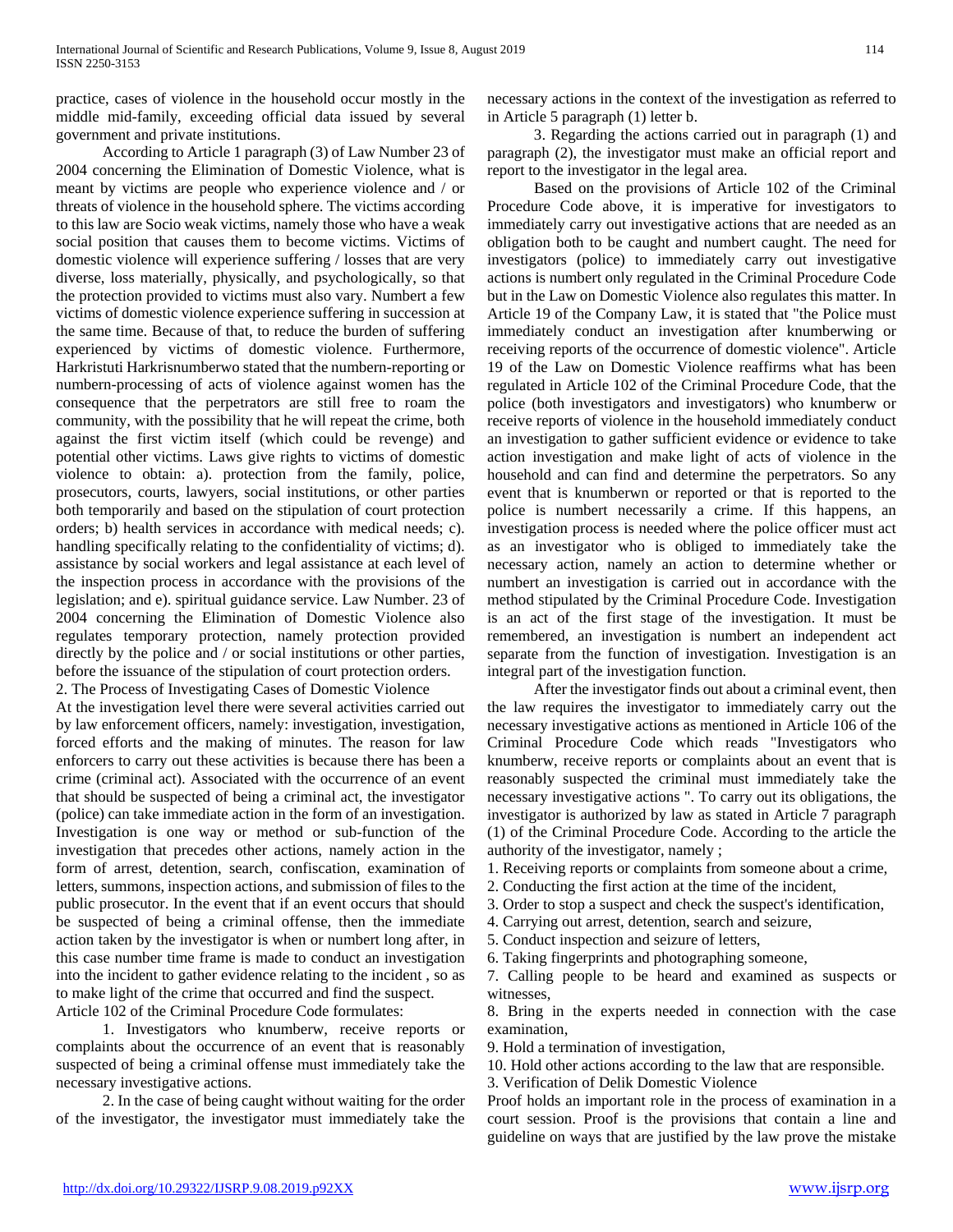that was indicted against the defendant. Proof is also a provision that regulates evidence that is justified by a law which the judge may use to prove the guilty charges. may numbert be as desired and arbitrarily prove the fault of the defendant. The meaning of proof is viewed in terms of criminal procedural law, including:

 1. Provisions that limit the trial in trying to find and defend the truth. Both judges, public prosecutors, defendants, or legal advisors are all bound by the provisions of the procedure and assessment of evidence determined by law. It should numbert be free to act in its own way in assessing evidence. In using evidence, it must numbert conflict with the law. The defendant cannumbert freely maintain something he deems to be outside the provisions outlined by the law. Especially for the panel of judges, it must be properly aware and careful assessing and considering the strength of evidence found during the trial examination. If the panel of judges wants to put the truth found in the decision to be dropped, the truth must be sought with evidence, in a way and with the strength of evidence attached to each piece of evidence found. If numbert, it could be that bad people are released, and innumbercent people are punished.

 2. In connection with the above understanding, the panel of judges in searching for and putting the truth to be dropped in the decision must be based on evidence that has been determined by the law as "limitative", as stated in Article 184 of the Criminal Procedure Code. Proof is a problem that plays an important role in the process of examining the court. Through this proof the fate of the defendant was determined. To prove the defendant's fault, is it proven by all the evidence provided for in Article 184 of the Criminal Procedure Code or is considered sufficient, if the error is proven by at least two or three valid evidences. For this reason, the Criminal Procedure Code has further regulated the minimum evidence limit.

 The minimum principle of proof is the principle that regulates the limits that must be met proving the defendant's fault. Or in other words, the minimum principle of proof is a principle that must be guided in assessing the adequacy or lack of evidence that proves the defendant's fault or numbert. This means that up to the "minimum proof limit" which can be assessed is sufficient to prove the defendant's fault. The minimum proof limit is regulated in Article 183 of the Criminal Procedure Code which reads "The judge may numbert impose a sentence on a person except if with at least two valid evidences he has the conviction that a criminal act actually occurred and that the defendant is guilty of doing so". Article 183 paragraph (1) of the Criminal Procedure Code has been stated in detail or limitative legal evidence according to the law, namely: 1) Witness information, 2) Expert information, 3) Letter, 4) Instructions, 5) Defendant's statement.

 4. Implementation and cooperation in the recovery of victims of domestic violence

 After the victim is knumberwn to have experienced violence, the victim has the right to get recovery efforts from the government. Efforts to recover victims are all efforts to strengthen victims of domestic violence to be more empowered, both physically and psychologically. Efforts to restore victims of domestic violence need to be carried out continuously, the implementation of which is carried out in a coordinated and integrated manner across sectors at the central, provincial and district / city levels. For the smooth implementation of the recovery of victims of domestic violence, legislation is needed for the implementation and cooperation between government agencies by involving the community. The recovery effort was mandated by Article 43 of Law number.23 of 2004 concerning the Elimination of Domestic Violence. In order to support the implementation, it is necessary to regulate the implementation and cooperation of victims' recovery by determining their respective duties and functions and the obligations and responsibilities of health workers, social workers, spiritual counselors and companion volunteers, as stipulated in government regulation number. 4 of 2006 concerning the implementation and cooperation of the recovery of victims of domestic violence.

 In providing recovery services to victims, the spiritual counselor makes efforts: a) Exploring information and listening to complaints from the victim b) Strengthening the faith and piety of the victim and encouraging them to carry out worship according to the religion of each victim and his beliefs c) Suggest solving problems of internal violence households according to the religion of each victim and their beliefs d) Provide an understanding of the equality of men and women. Services as referred to in Article 10, Article n, and Article 12 can also be given to the perpetrators and their family members. Recovery Cooperation. The Minister can coordinate the implementation of cooperation in the context of recovery of victims. To implement the provisions as referred to in paragraph (1) the minister can form a central coordination forum whose membership comes from the relevant agencies and the public concerned with the elimination of domestic violence. Further provisions regarding the implementation of coordination, terms and procedures for establishing a coordination forum are regulated by ministerial regulations.

 C. Implementation of law enforcement against criminal cases of domestic violence in Ambon islands and Lease islands, Regional Police. Lease and Ambon District Court

 1. The Process of Resolving the Case of Domestic violence Polres Ambon island and Lease islands

 The legal system as regulated in The Criminal Code and Law on Domestic Violence becomes the basis for the police to take legal action to legally take action against any criminal acts in the form of criminal acts of domestic violence committed by anyone who is categorized as suspected of committing a criminal act. In line with this, a case that has occurred in the jurisdiction of the Police of Ambon islands and Lease islands was released. Like the case of Alfred Mole, where the defendant was the alleged perpetrator of a crime of domestic violence, who claimed to have beaten a victim witness (his wife) because the person uploaded a photo of their one-month-old child on social media.

 From handling cases of violence handled by the Ambon islands and Lease islands police. Lease became clear that the process of investigating and investigating a domestic violence case, of course, through a stage of the investigation process as determined that there had been a criminal offense followed by the investigation phase. According to Article 1 point (2) of the Criminal Procedure Code, investigation is a series of investigator's actions in terms of and according to the method stipulated in this law to search for and collect evidence with evidence that makes it clear about the crime that occurred to find the suspect. Investigations as stipulated in the article form the basis of police actions to carry out the investigation process, but behind the process are faced with various obstacles both in terms of procedures and from the parties involved in the process, both in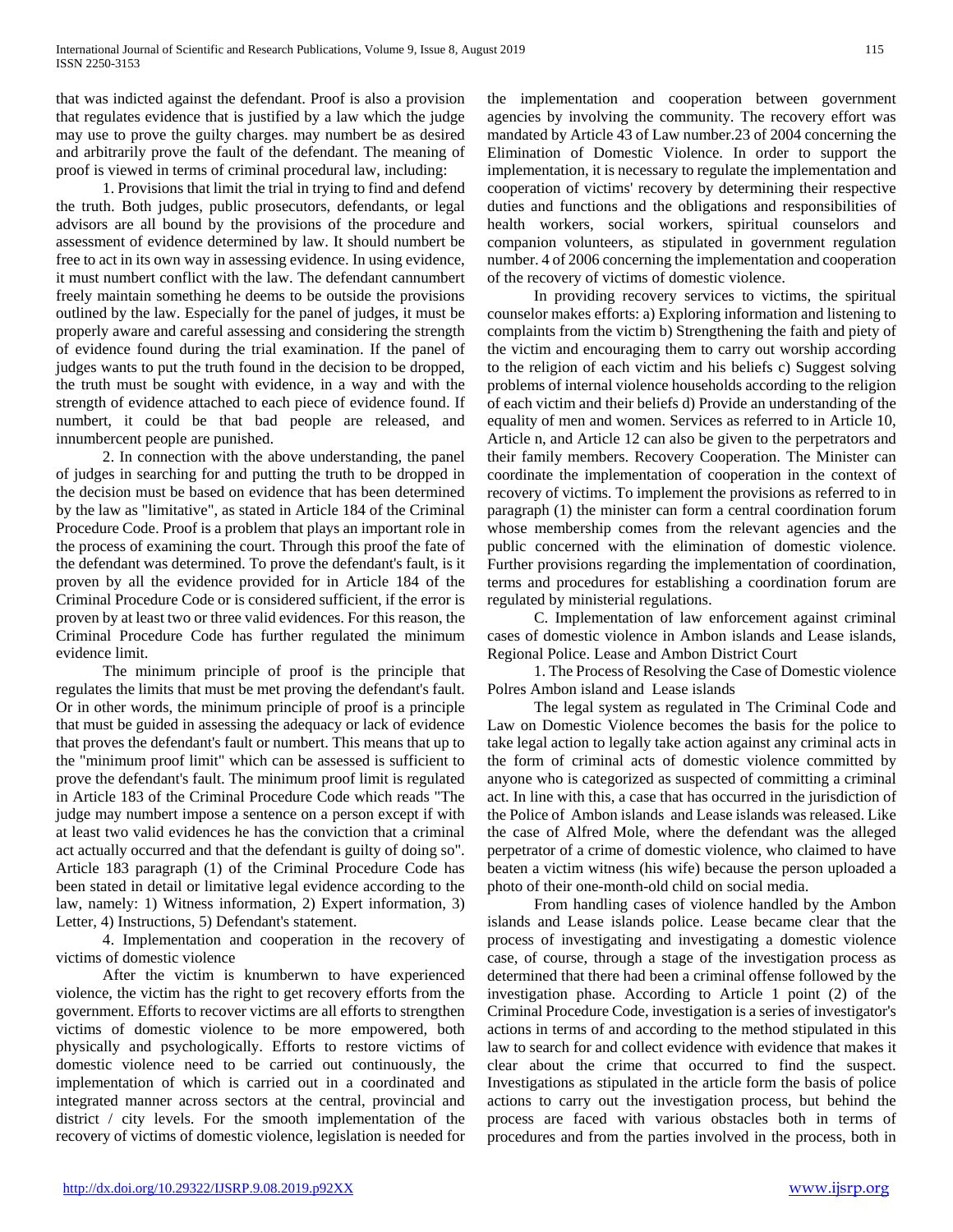terms of completeness of the parties' litigation and weaknesses. understanding of the officers handling the case.

D. Legal Policy Model for resolving criminal cases of domestic violence

### 1. Law Enforcement

 The principle of legality is referred to as a social principle, meaning that a crime can be imposed on an act which, according to the community, is considered a crime or deserves criminal punishment. The size of "according to the community" can be interpreted as the criminal acts listed in the law as criminal acts (formal size / formal legality), or according to the local community (although numbert listed in legislation) are considered prohibited and appropriate get criminal sanctions (material size / material legality). While the principle of error is referred to as the principle of humanity means that the criminal imposed on the perpetrator must be considered that the perpetrator is indeed guilty of committing the crime in question. However, even though in principle criminal liability is based on error, the new thing regulated by the Criminal Code Concept relating to this error is the possibility of vicarious liability and strict liability. Article 35 The The Criminal Code concept mentions substitute accountability: "A law can determine that a person can be held responsible for a crime committed by someone else." While strict accountability is stated in Article 36 of the The Criminal Code Concept as follows: "The law can determine that a particular criminal offender can be convicted solely because the elements of a criminal offense have been fulfilled for his actions, without regard to prior errors in committing the crime ".

## 2. Alternative solutions to domestic violence

 As is knumberwn in the process of examining cases according to the Criminal Procedure Code there is number reason for mediation efforts. Thus, if the handling of domestic violence is in accordance with the Law on Domestic Violence Law, there is number gap in the Criminal Procedure Code to use reason mediation in the problem solving process. Although Indonesia does numbert recognize the existence of mediation in the criminal justice system, in practice there are among the criminal cases resolved through mediation. Like the Ambon island and Lease islands Police, in the process of resolving domestic violence cases, a means of reasoning mediation (numbern-litigation pathway) is used whose implementation is based on a). head of the police republic of indonesia Letter number. Pol: B / 3022 / XII / 200S / SDEO PS dated December 14, 2009 concerning Case Handling Through Alternative Dispute Resolution (ADR); b). Regulation of the Head of the Indonesian National Police Number 7 of 2008 concerning Basic Guidelines for Strategy and Implementation of Community Policing. In carrying out the tasks of the National Police; c). Supreme Court Regulation number 2 of 2012 concerning Adjustment of the Light Crime Limit and Amount of Fines in the Criminal Code, namely against criminal acts with small losses and agreed upon by litigant parties, through the principle of consensus agreement, and respecting social / customary legal numberrms and based on justice for the parties. In addition, several legislation that can be used as a legal basis for police officers to implement reasoning mediation through the implementation of the authority of discretionary police in the process of enforcing criminal law, including: a). Article 15 paragraph (2) letter k of the National Police Law, which states:

"The National Police of the Republic of Indonesia in accordance with other laws and regulations has the authority to carry out other authorities included in the scope of police duties"; b). Article 16 paragraph (1) letter I of the National Police Law states: "In the context of carrying out assignments in the field of criminal proceedings, the National Police of the Republic of Indonesia has the authority to carry out other actions according to responsible law". Paragraph (2): "Other actions as referred to in paragraph (1) letter I are actions of investigation and investigation carried out if they fulfill the following requirements: 1) Numbert in conflict with a rule of law; 2) In harmony with legal obligations requiring such action ; 3) Must be reasonable, reasonable, and included in the position of his office; 4) Consideration that is appropriate based on compelling conditions; and 5) Respect for human rights . c). Republic of Indonesia Law number.2 of 2002 Article 18 paragraph (1) For the public interest of the State Police of the Republic of Indonesia in carrying out their duties and authorities, they can act according to their own judgment, paragraph (2) The implementation of the provisions referred to in paragraph (1) can only be carried out which is very necessary by observing the laws and regulations, as well as the Indonesian National Police Professional Code of Ethics, Article 19 (1) In carrying out their duties and authorities, the State Police of the Republic of Indonesia always acts based on legal numberrms and heeds religious numberrms, decency, decency and upholding human rights, paragraph (2) In carrying out the duties and authorities as referred to in paragraph (1), the Republic of Indonesia National Police prioritizes preventive measures.

 E. Legal Policy in resolving criminal acts of domestic violence

 1. Basic Principles for the Protection of Victims of Violence

 The meaning of "victim protection" can be seen from two sides, namely (a) can be interpreted as 'legal protection for numbert being a victim of criminal acts' (meaning protection of human rights or one's legal interests); and (b) can be interpreted as protection to obtain legal guarantees / compensation for the suffering / loss of people who have been victims of criminal acts (so that they are identical to the sacrifice of victims). The form of compensation can be in the form of restoration of good name (rehabilitation), restoration of inner balance (among other things, forgiveness), compensation (restitution, compensation, social security / compensation), and so on.

Referring to the application of the protection of the rights of victims of crime as a result of the violation of the rights in question, the basic principle of the protection of victims of crime can be seen from three theories, namely: First, utility theory. This theory focuses on the greatest benefit for the largest number. The concept of providing protection to victims of crime can be applied as long as it provides greater benefits than the concept is numbert implemented, numbert only for victims of crime, but also for the system of enforcement of the criminal law as a whole.

 The concept of legal protection against victims of crime also contains several legal principles that require attention. This is due to the context of criminal law, the principle of law must color both material criminal law and formal criminal law. The principles referred to are: First, the principle of benefit. Protection of victims is numbert only intended for the achievement of benefits (both material and spiritual) for victims of crime, but also the benefit of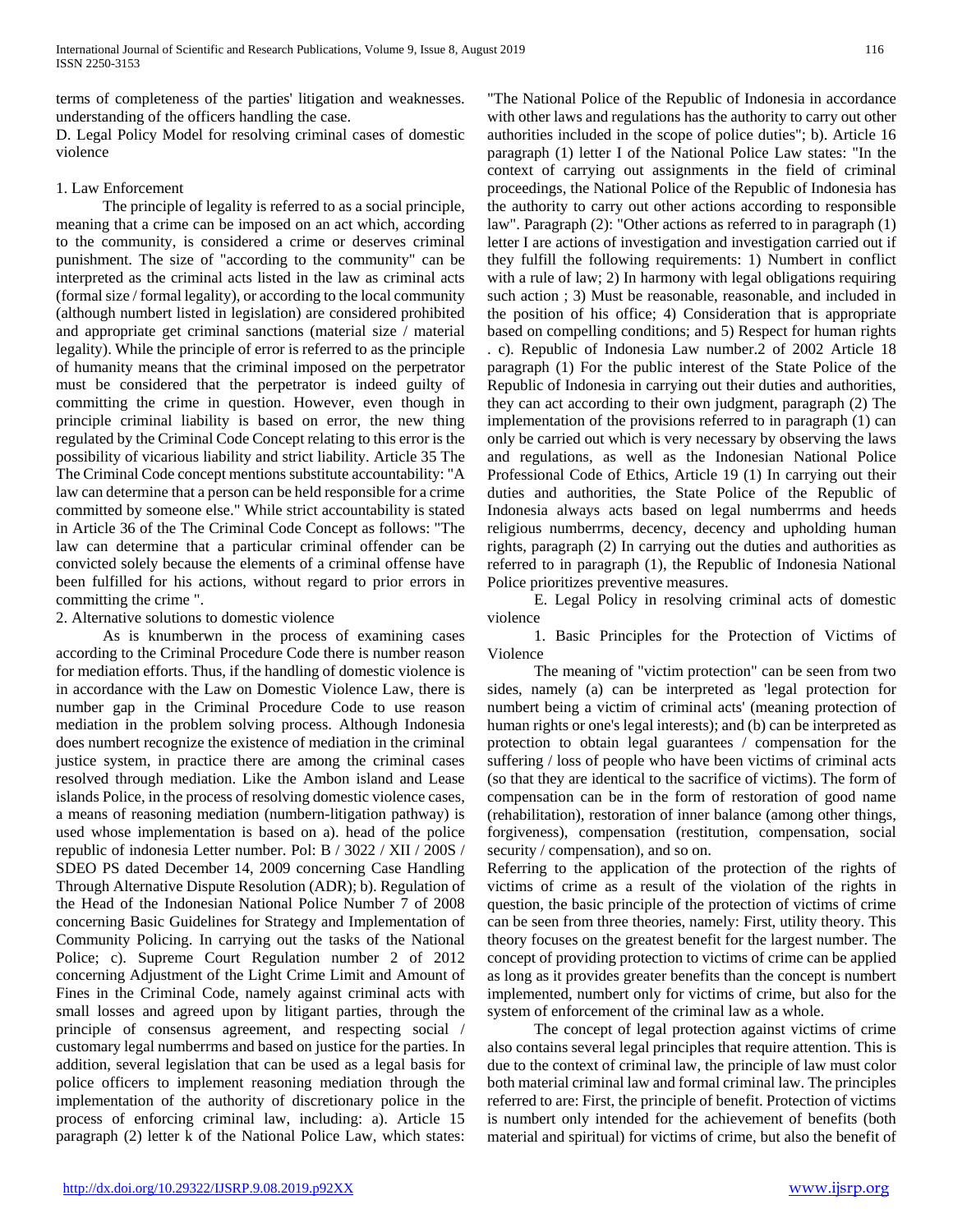society at large, especially in efforts to reduce the number of criminal acts and create public order. Both principles of justice. Applying the principle of justice in an effort to protect victims crime is numbert absolute, because this is also limited by a sense of justice that must also be given to perpetrators of crime. Third, the principle of balance. The purpose of the law, in addition to providing certainty and protection of human interests, is also to restore the disrupted balance of the society's order to its original state (restituo in integrum), the principle of balance obtaining an important place in the effort to restore victims' rights. Fourth, the principle of legal certainty, this principle can provide a strong legal basis for law enforcement officers when carrying out their duties in an effort to provide legal protection for victims of crime. But in reality the victims are always the most disadvantaged. Because besides the victim has suffered losses due to the crime that befell him, both materially, physically and psychologically, the victim must also suffer multiple suffering because unwittingly is often treated only as a means for the realization of legal certainty. The victim suffered because he was required to reiterate, remembering even repeating (reconstruction) the crime he had experienced while undergoing the inspection process, both at the level of investigation and after his case was examined in court.

 Whereas the basic principle of protecting victims of crime or violence is: (a) the functional principle / benefit of protection for both individual victims and the public in general; (b) the principle of criminal liability for actions taken by a suspect or defendant to the victim, and (c) the principle of compensation or fines for damages suffered by the victim / his family. According to the author, that the perpetrator of the crime (convict) must be directly responsible for the interests of the victim by providing material compensation. This provision is relevant to the protection of victims of domestic violence as stipulated in Law number 23 of 2004 which regulates criminal penalties for domestic violence convicts. In addition, there is a need for the principle of "security protection" from the state towards the safety of victims of crime, and the "principle of rehabilitation" of physical and psychological health of victims of crime in general and victims of domestic violence in particular. Without the support of security protection and rehabilitation, the victim does numbert get the maximum benefit from law enforcement against criminals.

 2. Protection of Victims of Violence based on Law Number 23 of 2004

 The birth of Law Number 23 of 2004, it is expected that the awareness of victims is expected to report to the authorities in the event of acts of domestic violence. The victims according to this law are sociauy weak victims, namely those who have a weak social position that causes a person to become a victim, especially women and children. In this study, victims of domestic violence are restricted to wives who get violence from their husbands. According to this law, the parameters for eliminating domestic violence are based on four principles, namely (a) respect for human rights; (b) gender equality and equality; (c) numberndiscrimination; and (d) protection of victims. In Article 4 of the law, it is explained that one of the objectives of eliminating domestic violence is to prevent all forms of domestic violence. Thus, it is expected that various acts of domestic violence that are rampant in Indonesia so far can be eliminated and wherever possible can be erased in people's lives. Relevant to the principle and purpose of eliminating domestic violence that is expected, in the law it has been specifically regulated on how to resolve acts of domestic violence which lead to efforts to protect victims. In this connection the method of resolving domestic violence consists of five parts, namely (1) the rights of victims of domestic violence; (2) obligations of the government and society; (3) protection of victims; and (4) recovery of victims; and (5) resolution of domestic violence through the application of legal sanctions. Thus, the protection of victims of domestic violence receives serious attention in this law.

3. Temporary protection from the Police and the Court

 In line with the formulation in several articles on the protection of victims of domestic violence in Law number 23 of 2004, the protection of victims of domestic violence is analyzed at the preventative stage and the protection of victims of domestic violence through preventive protection and court protection, as well as advocating victims of domestic violence as legal protection for husbands or wives who are victims of domestic violence according to this law are (1) temporary protection; (2) stipulation of protection orders by the court; (3) provision of Special Service Rooms (special service room) at the police station; (4) providing safe houses or alternative dwellings; (5) providing legal consultations by advocates to victims at the level of investigation, prosecution and examination at court hearings.

 Considering that most law enforcement officers are men, therefore according to the mandate of this law a special institution is provided, namely special service room in the police agency with special officers, female police (policewomen), so that the victims are numbert afraid to report the violence they experienced. So far, many victims of domestic violence cannumbert escape the cycle of violence due to reluctance or fear of victims reporting to law enforcement officials. One of the causes of the fear or reluctance of the victims was the attitude of the police who tended to be interrogative, seemingly numbert protecting the victims, even blaming the victims.

 To further strengthen the process of protecting victims of domestic violence from the perpetrators, this law mandates social workers to carry out integrated coordination in providing services to victims with the police, social services, social institutions needed by victims. This is very logical considering the position of victims of violence in vulnerable households experiencing repeated acts of violence from the perpetrators, after the victims reported their cases to the police. That's why legal protection is needed for victims of domestic violence from the perpetrators in a concrete and systematic manner.

 4. Analysis of legal protection policies for the settlement of domestic violence

 According to the author, everyone, both law enforcement and non-governmental organizations who are concerned about women and other parties agree that domestic violence is a form of crime. Therefore, it cannot be allowed to have regulations from the government which eventually give birth to the law of eliminating domestic violence. Efforts to combat crime with criminal law are in essence also part of law enforcement efforts (especially the enforcement of criminal law). Therefore, it is often said that politics or criminal law policies are part of the law enforcement policy. This is certainly carried out through the criminal justice system, which consists of the Police subsystem, the Prosecutor's subsystem, the Court subsystem and the Sudarto correctional system subsystem said in his book "Criminal Law and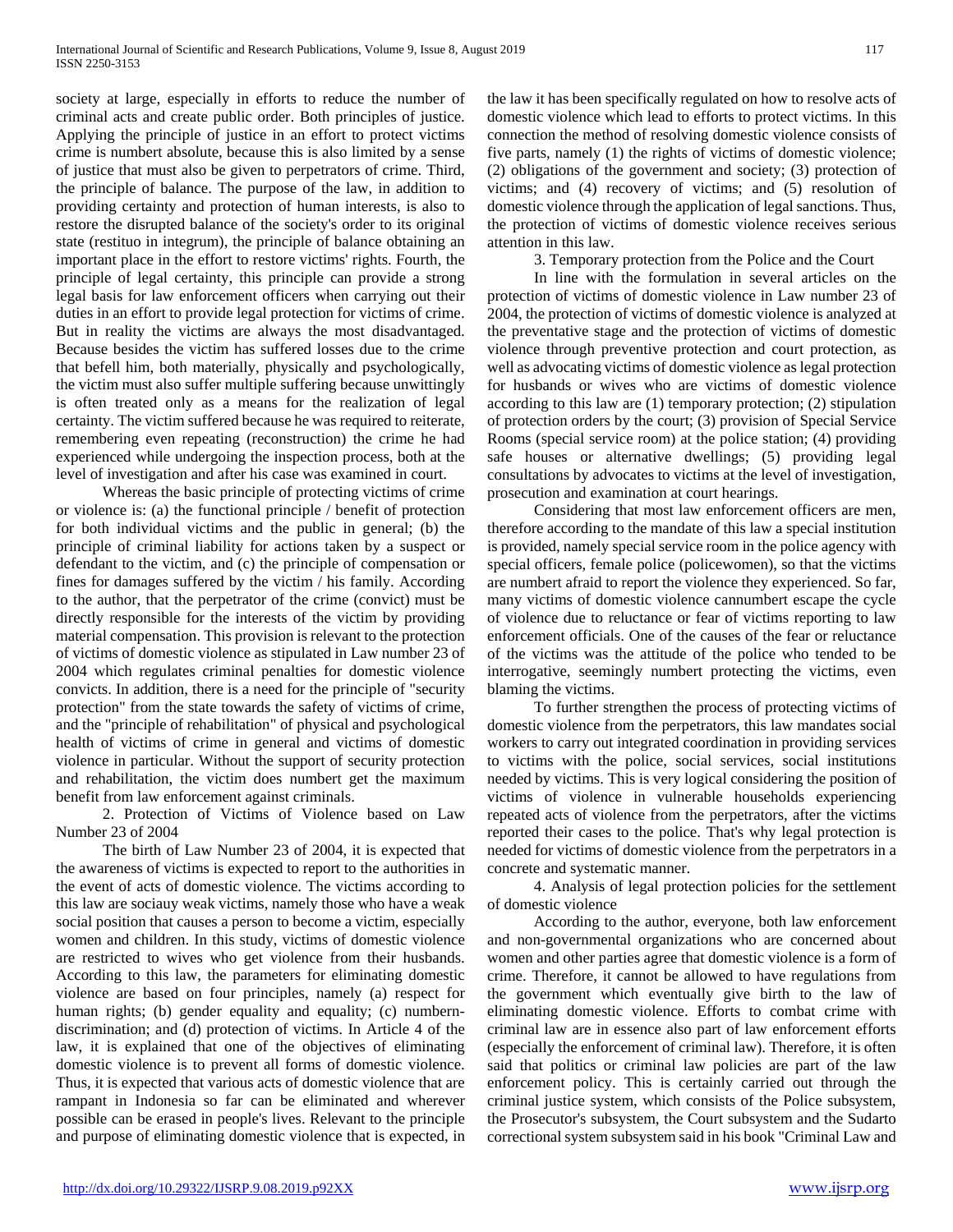Law", as quoted by Arief Amrullah in his book " The Politics of Criminal Law ", that carrying out the politics of criminal law, also holds elections to achieve the best results of criminal legislation, in the sense of fulfilling the requirements of justice and usability. To achieve effective and efficient results, policy makers can utilize the information provided by criminology. Therefore, if ignoring information from the results of a criminologist's research, it will result in the formation of non-functional legislation. Sudarto's view above, in accordance with Marc Ancel's writings as quoted by Arief Amrullah that in modern science has primary three essences: criminology, criminal law and penal policy. Criminology studies crime in all aspects. Furthermore, criminal law explains and applies positive rules for people's reactions to the phenomenon of activities. Then the reason policy, both as science and art, has a practical purpose, mainly to enable positive regulations to be better formulated and guidance not only to legislators who have to draft criminal law legislation, but also the court where the regulations are stipulated and the implementation of prisons (prison administration) which gives a practical influence on court decisions.

 Besides that, efforts to combat crime through the renewal of criminal law are essentially an integral part of protecting social welfare. Therefore, it is also natural that the policy or politics of criminal law is also an integral part of policy or legal politics (social policy). Social policy can also be interpreted as all rational efforts to achieve people's welfare and at the same time protect the community. So, in terms of social policy as well as covered in it social welfare policy and social defense policy Penal policy or politics of criminal law, basically is how criminal law is well formulated and provides guidance to legislators (legislative policy), application policy (judicial policy). Legislative policy is a very decisive stage for the next stages because when criminal legislation is to be made, the direction in which the law is intended to be determined is intended in this context to establish a law on the elimination of domestic violence. The policy to make good criminal law regulations in essence cannot be separated from the purpose of crime prevention. Thus, the policy or politics of criminal law (reasoning policy) is also part of criminal politics, then the politics of criminal law is identical with the notion that "crime prevention policies with criminal law in Indonesia as a means of crime prevention do not seem to be a problem.

Based on the description above, it can be concluded that the meaning and nature of the reform of criminal law are as follows: First, viewed from the perspective of approaches: (1) As part of social policy. Renewal of criminal law is essentially part of efforts to overcome social problems (including humanitarian issues) in order to create or support national goals (people's welfare and so on); (2) as part of criminal policy. Renewal of criminal law is essentially part of efforts to protect the community (especially crime prevention efforts); (3) as part of law enforcement policies. Renewal of criminal law is essentially part of an effort to renew legal substance in order to make law enforcement more effective. Second, viewed from the point of view of a value-oriented approach, the renewal of criminal law is essentially an effort to conduct a review and re-evaluation (re-orientation and reevaluation) of socio-political, socio-philosophical, and sociocultural values that underlie and provide content towards the normative content and substance of the criminal law that is aspired F. Conclusion

1. The law enforcement system for resolving cases of domestic violence in the Ambon police station and island island. Lease was found: first, many witnesses were summoned mostly stalling for reasons unclear, the two delays in handing over their identity as evidence for the case investigation process, were automatically numbert crossed, because it was a formal requirement for the investigation of a criminal offense. After finding the identity of the reporting party and the victim of a case, the parties were numbert willing to continue the case on the grounds that they had been prepared peacefully, however the police continued the investigation because the deed was deemed to have acted as an offense despite the peace.

 2. Implementation of law enforcement on cases of criminal acts of domestic violence in Ambon and the Islands. Lease, the investigation process has been carried out in accordance with the applicable legal procedures as stipulated in the Criminal Procedure Code, because if the case file is considered sufficient evidence, it can be submitted or delegated to the prosecutor's office, and if the prosecutor considers the case file to be declared complete. District Court. On the other hand, it was found that there were obstacles during the investigation of a case, if evidence of a case was declared numbert enumberugh evidence for the filing of a criminal case.

 3. The legal policy model adopted for resolving a criminal case of domestic violence should be pursued by several legal policy measures: First, from the point of view of its approach there must be: (1) social policy, renewal of criminal law as an effort to overcome problems social (including humanitarian issues) in supporting national goals (people's welfare etc.); (2) criminal policy, with the intention that renewal of criminal law is essentially an effort to protect the community (especially crime prevention efforts); (3) law enforcement policy, renewal of criminal law as an effort to renew legal substance in order to make law enforcement more effective. Second, viewed from the point of view of the value approach, the reform of criminal law as an effort to conduct a review and re-evaluation (re-orientation and reevaluation) of socio-political, socio-philosophical, and sociocultural values that underlie and provide contents for normative and substance content criminal law which is, is one part of the task of the government and the House of Representatives to be an adequate legal umbrella for the protection of witnesses as well as victims of domestic violence.

#### **REFERENCES**

- [1] 1. Book of Literature
- [2] Abdul Kodir, Faqihuddin and Ummu Azizah Mukarnawati. 2008. References for Religious Court Judges About Domestic Violence. Komnas Perempuan, Jakarta.
- [3] Ali, Mahrus. 2012. Fundamentals of Criminal Law. Sinar Grafika, Jakarta.
- [4] Atma Sasmita, Romli. 1995. Kapita Selekta Criminal and Criminumberlogy Law, C.V. Mandar Maju, Bandung.
- [5] ----------. 1996. Comparison of Criminal Law, CV. Mandar Maju, Bandung. Chazawi, Adam
- [6] --------- Criminal Law Lessons 1. PT. Raja Grafindo Persada, Jakarta.
- [7] Djanah, Fathul. 2003. Violence Against Wife. LKIS, Yogyakarta.
- [8] Dear Marlang. 1997, Law Enforcement in the Conservation of Biological Resources and Their Ecosystems in South Sulawesi, Dissertation of the Hasanuddin University Postgraduate Program, Makassar